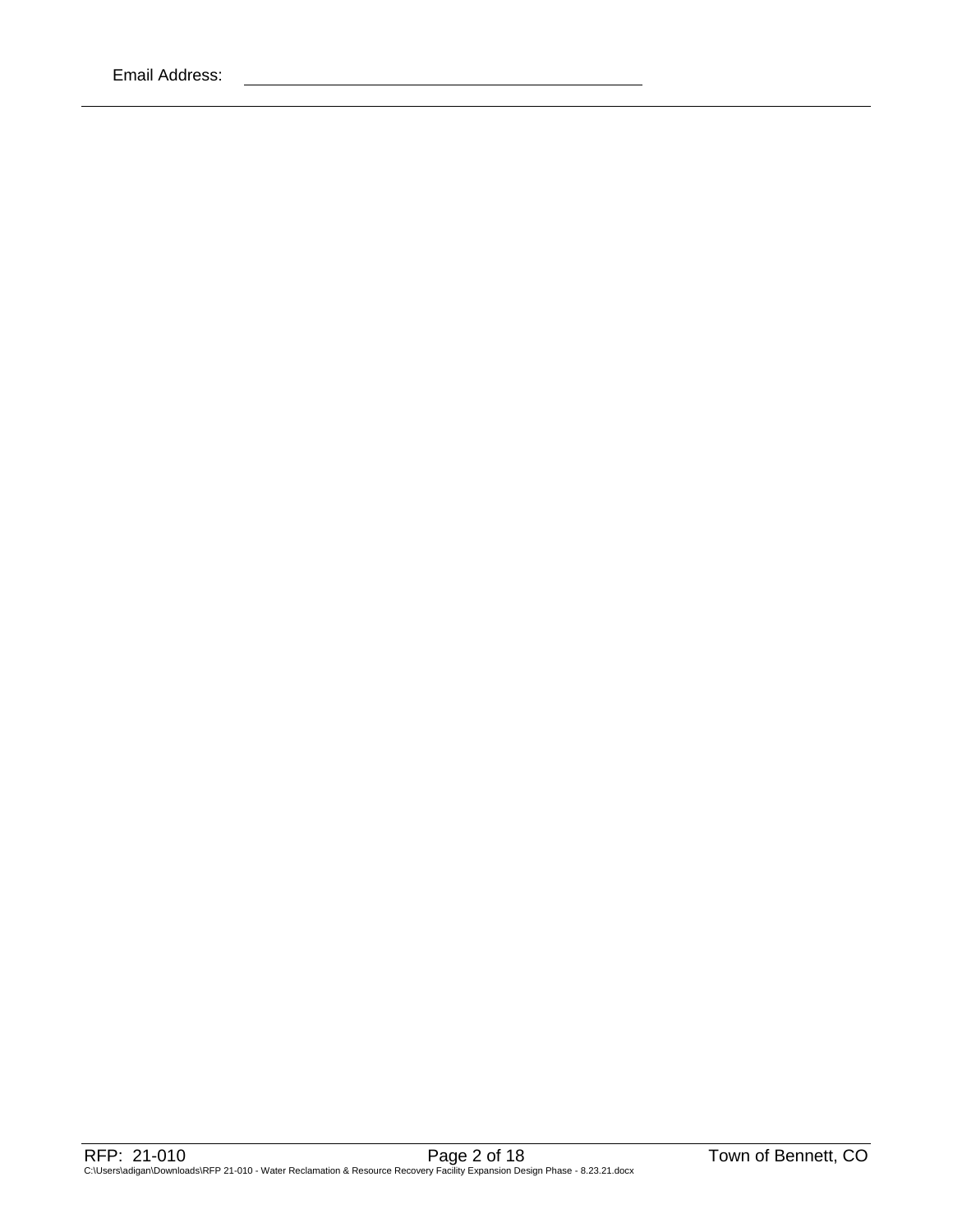

## **REQUEST FOR PROPOSALS GENERAL TERMS AND CONDITIONS**

## **I APPLICABILITY**

The Town of Bennett ("Town") desires to solicit proposals from interested firms or persons to Provide design & construction phase assistance for the forthcoming Water Reclamation & Resource Recovery Facility Expansion.. This document sets forth general information and requirements for persons and firms ("Contractors") interested in submitting "Proposals" in response to this Request for Proposals ("Solicitation").

#### **II CONTENTS OF PROPOSAL**

- **A GENERAL CONDITIONS.** Contractors are required to submit their Proposals in accordance with the following express conditions:
	- 1 Contractors shall make all investigations necessary to thoroughly inform themselves regarding the conditions of Town of Bennett Community Center Facility. No plea of ignorance by the Contractor of conditions that exist or that may hereafter exist as a result of failure to fulfill the requirements of the contract documents will be accepted as the basis for varying the requirements of the town or the compensation to the Contractor.
	- 2 Contractors are advised that all Town contracts are subject to all legal requirements contained in the Town's Purchasing Policies and state and federal statutes. When conflicts between the Solicitation and these legal documents occur, the highest authority will prevail.
	- 3 All Proposals and other materials submitted in response to this Solicitation shall become the property of the Town upon receipt and will not be returned to the Contractor. Selection or rejection will not affect this right. Information that is considered proprietary should be clearly marked as such and will be handled in accordance with applicable federal and state laws. Neither cost information nor any response in total will be considered proprietary, and Contractors should assume that all portions of their response other than proprietary information will be public records.
	- 4 The provisions herein are solely for the fiscal responsibility of the Town and confer no rights, duties or entitlements to Contractors.
	- 5 This Solicitation is not an offer to contract.

## **B CLARIFICATION AND MODIFICATIONS IN TERMS AND CONDITIONS**

1 Where there appear to be variances or conflicts between the General Terms and Conditions, the Special Terms and Conditions and the technical specifications outlined in this Solicitation, the technical specifications then the Special Terms and Conditions will prevail.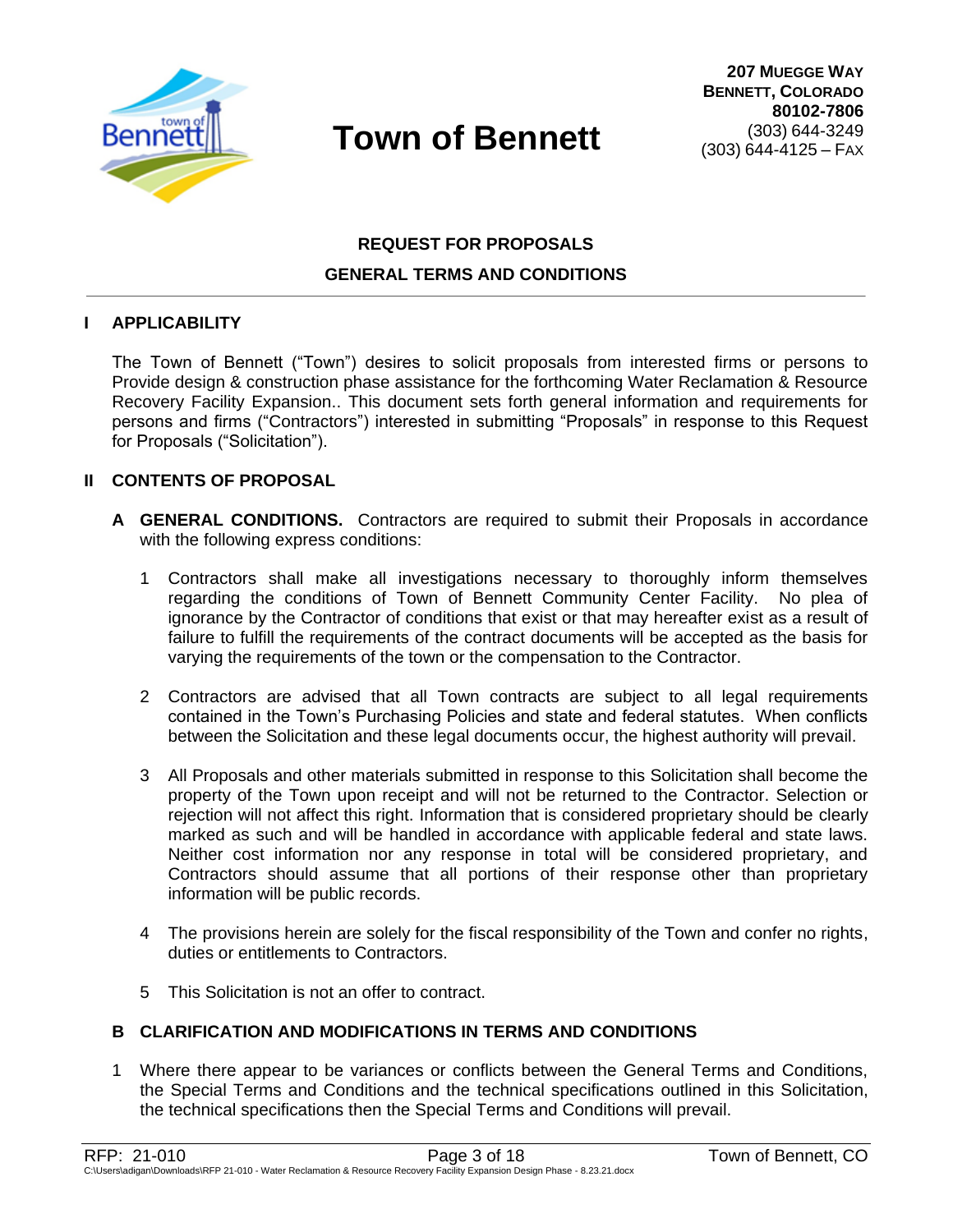2 If any Contractor contemplating submitting a Proposal under this Solicitation is in doubt as to the true meaning of the specifications, the Contractor must submit a **written request** for clarification to the Town at 207 Muegge Way, Bennett, CO 80102. The Contractor submitting the request shall be responsible for ensuring that the request is received by the Town at least five calendar days prior to the scheduled deadline for submission of Proposals.

#### **Any official interpretation of this Solicitation must be made by an agent of the Town who is authorized to act on behalf of the Town. The Town shall not be responsible for interpretations offered by employees of the Town who are not agents of the Town.**

The Town shall issue a written addendum if substantial changes which impact the technical submission of Proposals are required. A copy of such addenda will be mailed or distributed via facsimile transmission to each Contractor receiving the Solicitation. The Contractor shall certify its acknowledgment of the addendum by signing the addendum and returning it with its Proposal. In the event of conflict with the original contract documents, addenda shall govern all other contract documents to the extent specified. Subsequent addenda shall govern over prior addenda only to the extent specified.

## **C PRICES CONTAINED IN PROPOSAL – DISCOUNTS, TAXES, COLLUSION**

- 1 Contractors may offer a cash discount for prompt payment. Discounts will be considered in determining the lowest net cost for the evaluation of Proposals; discounts for periods of less than twenty days, however, will not be considered in making the award. Contractors are encouraged to provide their prompt payment terms in the space provided on the Solicitation's Specification and Pricing Form. If no prompt payment discount is being offered, the Contractor shall enter a zero (0) for the percentage discount to indicate net thirty days. If the Contractor does not enter a percentage discount, it is hereby understood and agreed that the payment terms shall be net thirty days, effective on the date that the Town receives an accurate invoice or accepts the products, whichever is the later date. Payment is deemed to be made on the date of the mailing of the check.
- 2 Contractors shall not include federal, state, or local excise or sales taxes in prices offered, as the Town is exempt from payment of such taxes. Town tax identification numbers will be made available to the selected contractor.
- 3 The Contractor, by affixing its signature to this Solicitation, certifies that its Proposal is made without previous understanding, agreement, or connection either with any persons, firms or corporations making a Proposal for the same items, or with the Town. The Contractor also certifies that its Proposal is in all respects fair, without outside control, collusion, fraud, or otherwise illegal action. To insure integrity of the Town's public procurement process, all Contractors are hereby placed on notice that any and all Contractors who falsify the certifications required in conjunction with this section will be prosecuted to the fullest extent of the law.

## **III PREPARATION AND SUBMISSION OF PROPOSAL**

## **A PREPARATION**

- 1 The Proposal must be typed. All corrections made by the Contractor must be initialed **in blue ink** by the authorized agent of the Contractor.
- 2 Proposals must contain, **in blue ink**, a manual signature of an authorized agent of the Contractor in the space provided on the Solicitation cover page. **The original cover page of this Solicitation must be included in all Proposals. If the Contractor's authorized**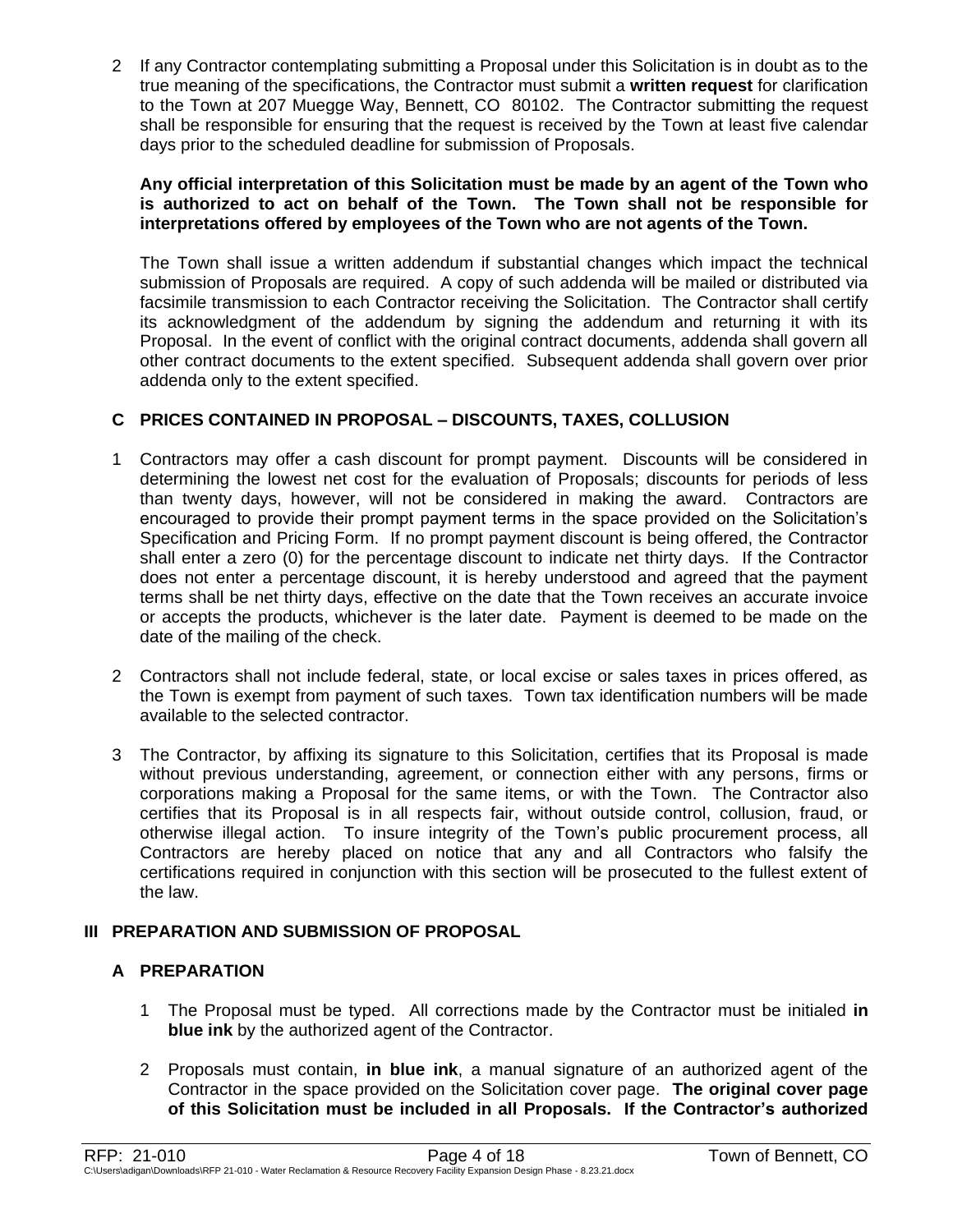#### **agent fails to sign and return the original cover page of the Solicitation, its Proposal may be invalid and may not be considered.**

- 3 Unit prices shall be provided by the Contractor on the Solicitation's Specification and Pricing Form when required in conjunction with the prescribed method of award and **shall be for the unit of measure requested**. Prices that are not in accordance with the measurements and descriptions requested shall be considered non-responsive and shall not be considered. Where there is a discrepancy between the unit price and the extension of prices, the unit price shall prevail.
- 4 The accuracy of the Proposal is the sole responsibility of the Contractor. No changes in the Proposal shall be allowed after the date and time that the Offers are due. Changes made to the Proposal prior to the date and time that the Offers are due shall be made in accordance with Provision IV(A) of this document.

## **B SUBMISSION**

- 1 The Proposal shall be sealed in an envelope with the Contractor's name and the solicitation number on the outside. The Town's Specification and Pricing form, which is attached to this Solicitation, must be used when the Contractor is submitting its Proposal. The Contractor shall not alter this form (e.g. add or modify categories for posting prices offered) unless expressly permitted in the addendum duly issued by the Town. No other form shall be accepted.)
- 2 Proposals submitted via facsimile machines will not be accepted.
- 3 Contractors, which qualify their Proposals by requiring alternate contractual terms and conditions as a stipulation for contract award must include such alternate terms and conditions in their Proposals. The Town reserves the right to declare Contractors' Proposals as non-responsive if any of these alternate terms and conditions are in conflict with the Town's terms and conditions, or if they are not in the best interests of the Town.

An ORIGINAL and THREE (3) copies of each Proposal must be received before the due date and time as specified in this Proposal. Failure to submit the required number of copies may deem the Contractor non-responsive. The Contractor is responsible for addressing the envelope as indicated below. Address the envelope as follows:

Town of Bennett ATTN: Purchasing 207 Muegge Way Bennett, CO 80102

ATTN: Daymon K. Johnson Title: Director of Capital Projects RFP: 21-010

C LATE PROPOSALS. Proposals received after September 27, 2021, 4:00 p.m., MST shall be considered non-responsive and will be returned unopened to the Contractor.

## **IV MODIFICATION OR WITHDRAWAL OF PROPOSALS**

**A MODIFICATIONS TO PROPOSALS.** Proposals may only be modified in the form of a written notice on company letterhead and must be received prior to September 27, 2021, 4:00 p.m., MST. Each permissible modification submitted to the Town must have the Contractor's name and return address and the applicable Solicitation number and title clearly marked on the face of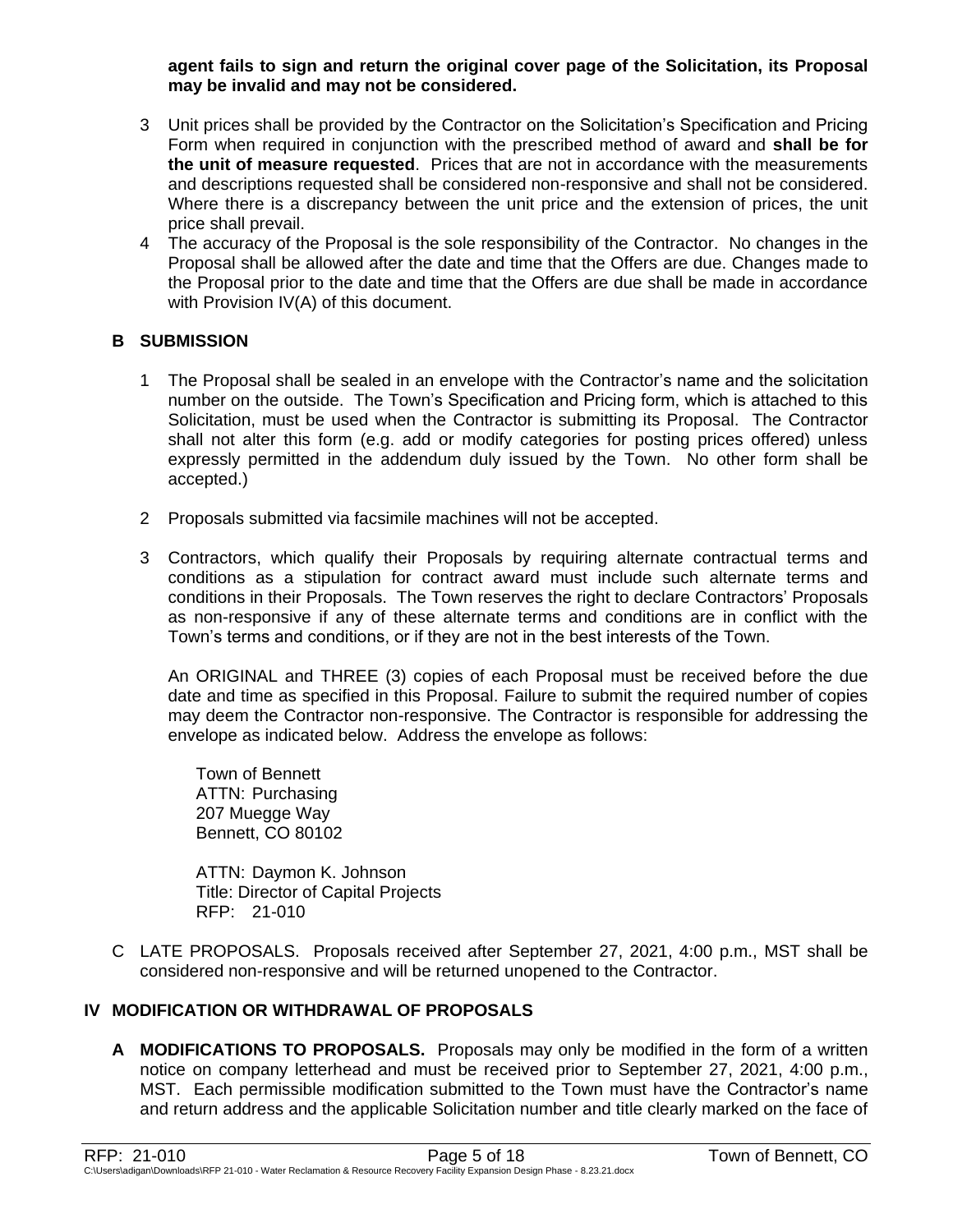the envelope. If more than one modification is submitted, the modification bearing the latest date of receipt by the Town will be considered the valid modification.

## **B WITHDRAWAL OF PROPOSALS**

- 1 Proposals may be withdrawn prior to September 27, 2021, 4:00 p.m., MST. Such requests must be made in writing on company letterhead.
- 2 Proposals may not be withdrawn after September 27, 2021, 4:00 p.m., MST for a period of ninety (90) calendar days. If a Proposal is withdrawn by the Contractor during this ninetyday period, the Town may, at its option, suspend the Contractor from the Bidder list and may not accept any Proposal from the Contractor for a six-month period following the withdrawal.

## **V REJECTION OF PROPOSALS**

- **A REJECTION OF PROPOSALS.** The Town may, at its sole and absolute discretion:
	- 1 Accept or Reject any and all, or parts of any or all, Proposals submitted by prospective Contractors;
	- 2 Re-advertise this Solicitation;
	- 3 Postpone or cancel the process;
	- 4 Waive any irregularities in the Proposals received in conjunction with this Solicitation; and/or
	- 5 Determine the criteria and process whereby Proposals are evaluated and awarded. No damages shall be recoverable by any challenger as a result of these determinations or decisions by the Town.
- **B REJECTION OF A PARTICULAR PROPOSAL.** Examples of the reasons for which the Town may reject a Proposal, include, but are not limited to the following:
	- 1 The Contractor misstates or conceals any material fact in its Proposal;
	- 2 The Contractor's Proposal does not strictly conform to the law or the requirements of the Solicitation:
	- 3 The Proposal expressly requires or implies a conditional award that conflicts with the method of award stipulated in the Solicitation's Special Terms and Conditions;
	- 4 The Proposal does not include documents, including, but not limited to, certificates, licenses, and/or samples, which are required for submission with the Proposal in conjunction with the Solicitation's Special Terms and Conditions and/or technical specifications; or
	- 5 The Proposal has not been executed by the Contractor through an authorized signature on the Specification's Cover Sheet.

## **C ELIMINATION FROM CONSIDERATION**

1 A Proposal may not be accepted from, nor any contract be awarded to, any person or firm which is in arrears to the Town upon any debt or contract or which is a defaulter as surety or otherwise upon any obligation to the Town.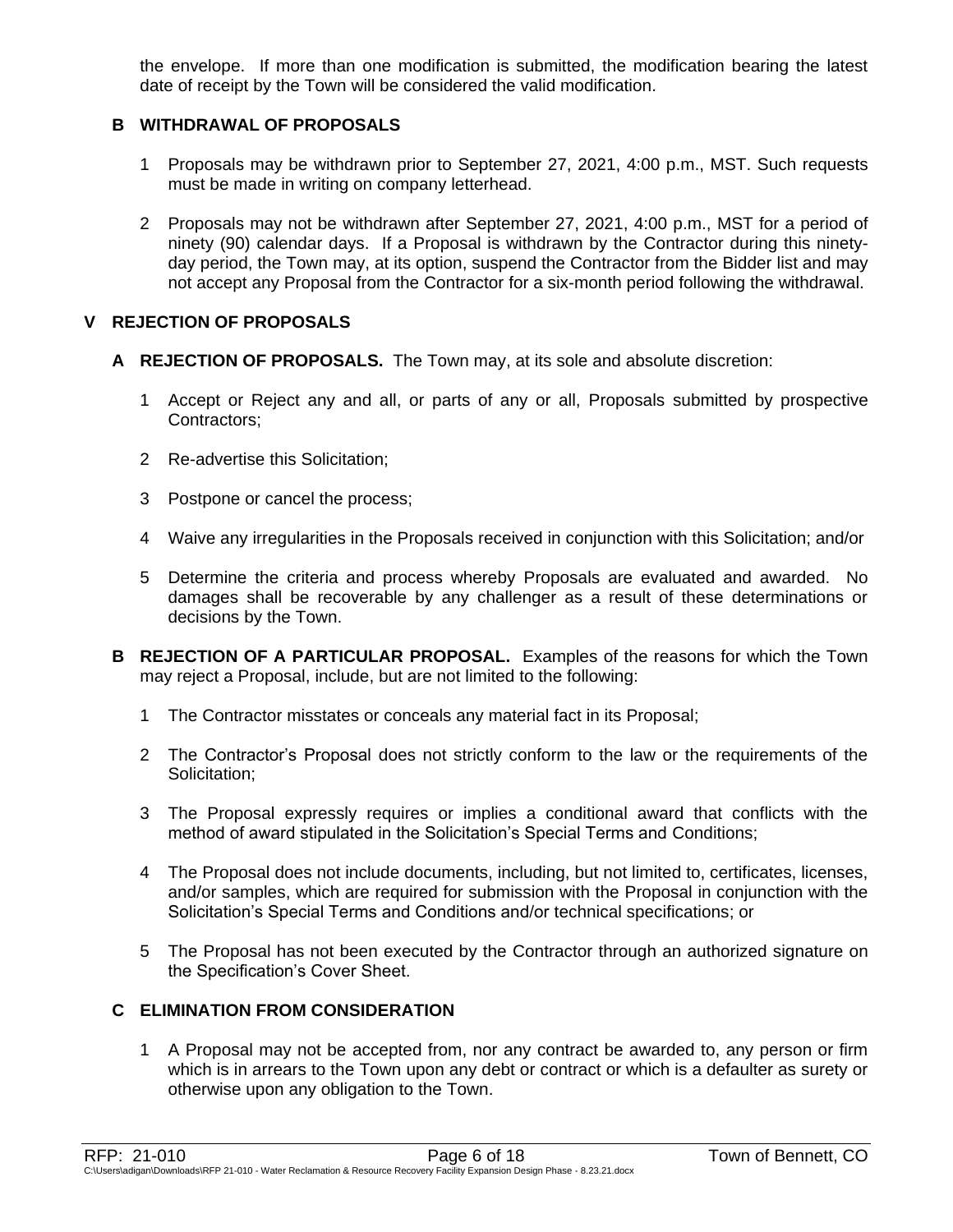2 A Proposal may not be accepted from, nor any contract awarded to, any person or firm which has failed to perform faithfully any previous contract with the Town, state or federal government, for a minimum period of three years after this previous contract was terminated for cause.

## **VI AWARD OF SOLICITATION**

The Town shall award the Solicitation to the successful Contractor through the issuance of a Notice of Award. The General Terms and Conditions, the Special Terms and Conditions, any technical specifications, the Proposal, and the Purchase Order or Notice of Award are collectively an integral part of any agreement between the Town and the successful Contractor. Accordingly, these documents shall be incorporated into a separate contract for services. No services shall be provided until the contract for services has been signed by the Town and no products shall be provided until the Purchase Order has been signed by the Contractor.

## **VII INSURANCE REQUIREMENTS UPON AWARD OF CONTRACT**

- A Consultant shall not be relieved of any liability, claims, demands, or other obligations assumed pursuant to this Agreement by reason of its failure to secure liability insurance or by reason of its failure to secure insurance in sufficient amounts of sufficient durations, or sufficient types to cover such liability.
	- 1 Consultant shall at its own expense be required to keep in full force and effect during the term of this Agreement automobile liability and physical damage insurance for any vehicle used in performing services for the Town, in amounts not less than prescribed by the laws of the State of Colorado (currently \$25,000 per person/\$50,000 per accident bodily injury and \$15,000 per accident property damage).
	- 2 Consultant's automobile liability and physical damage insurance shall be endorsed to include the Town, and its elected and appointed officers and employees, as additional insureds, unless the Town in its sole discretion waives such requirement. Every policy required above shall be primary insurance, and any insurance carried by the Town, its officers, or its employees, shall be excess and not contributory insurance to that provided by the Consultant. Such policies shall contain a severability of interests provision. Consultant shall be solely responsible for any deductible losses under the required policies.
	- 3 Certificates of insurance shall be provided by Consultant as evidence that policies providing the required coverages, conditions, and minimum limits are in full force and effect, and shall be subject to review and approval by the Town. No required coverage shall be cancelled, terminated or materially changed until at least 30 days prior written notice has been given to the Town. The Town reserves the right to request and receive a certified copy of any policy and any endorsement thereto.
- B The policies required above shall be primary insurance, and any insurance carried by the Town, its officers, or its employees shall be excess and not contributory insurance to that provided by Contractor. No additional insured endorsement to the policy required above shall contain any exclusion for bodily injury or property damage arising from completed operations. The Contractor shall be solely responsible for any deductible losses under any policy required above.
- C The Commercial General Liability and Commercial Automobile Liability policies shall be endorsed to name the Town, and its elected officials, officers, employees and agents as additional insureds. When Worker's Compensation and Professional Liability are required a certificate should be provided as evidence of such coverage. The policies shall provide that the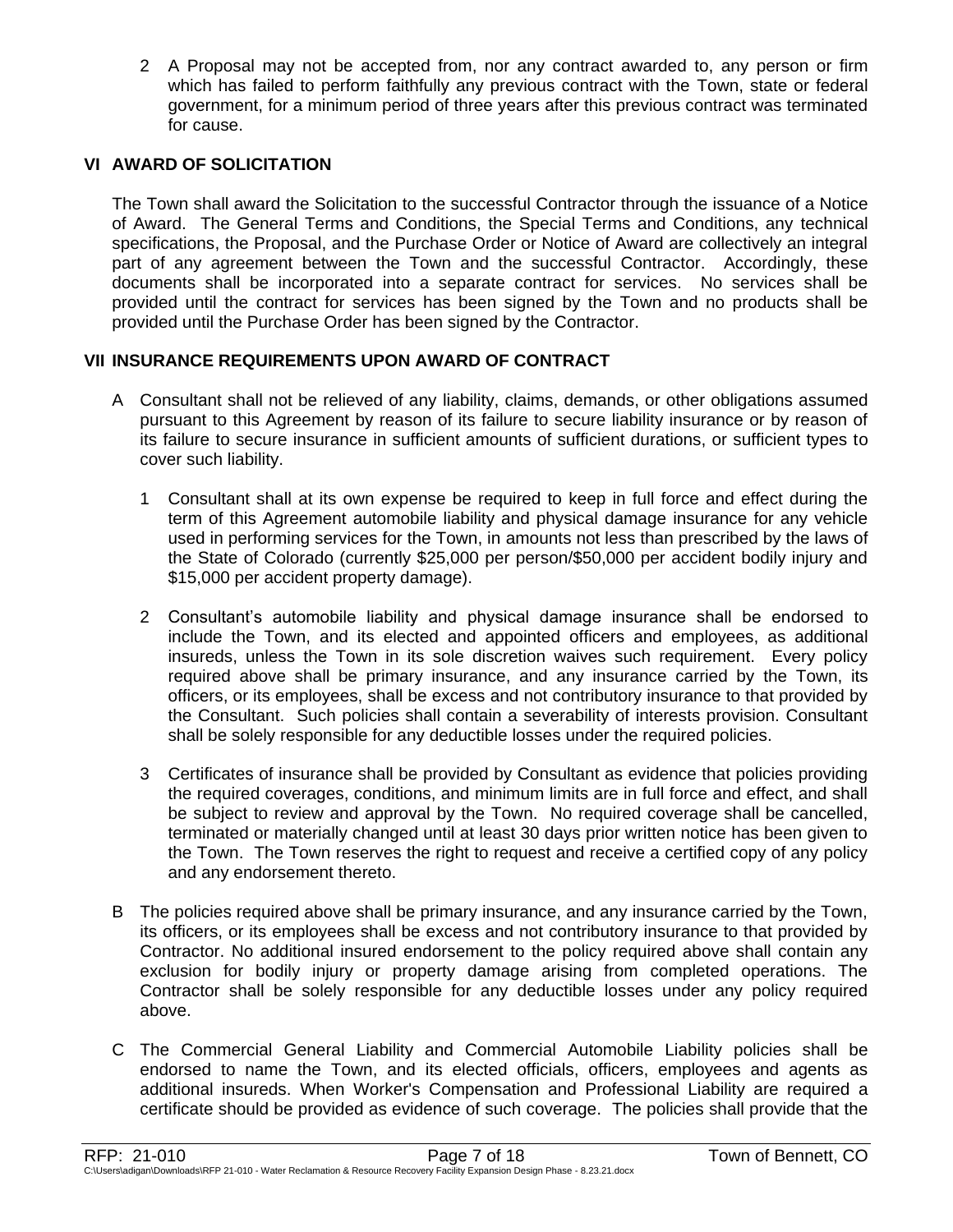Town will receive notice no less than 30 days prior to cancellation, termination or a material change to the policies.

- D The Contractor shall not be relieved of any liability, claims, demands, or other obligations assumed pursuant to the Agreement by reason of its failure to procure or maintain insurance, or by reason of its failure to procure or maintain insurance in sufficient amounts, durations or types.
- E Failure on the part of the Contractor to procure or maintain policies providing the required coverages, conditions and minimum limits shall constitute a material breach of contract upon which Town may immediately terminate this Agreement, or at its discretion, Town may procure or renew any such policy or any extended reporting period thereto and may pay any and all premiums in connection therewith, and all monies so paid by Town shall be repaid by Contractor to Town upon demand, or Town may offset the cost of the premiums against any monies due to Contractor from Town.
- F The Town reserves the right to request and receive a certified copy of any policy and any endorsement thereto.

## G INSURANCE CERTIFICATES

- 1 The Contractor shall, prior to commencing services, deliver to the Town Certificates of Insurance as evidence that policies providing any and all required coverages and limits are in full force and effect.
- 2 These certificates will serve as an indication to the Town that the Contractor has acquired all necessary insurance; however, the Town may require that certified copies of the insurance policies be submitted and may withhold payment for services until the applicable insurance policies are received and found to be in accordance with the Agreement.
- 3 Insurance limits must be on each Certificate of Insurance. Each Certificate of Insurance shall be reviewed and approved by Town prior to commencement of services under the Agreement. The certificates shall identify this Agreement and shall state the project number where applicable.
- 4 Worker's Compensation Insurance. Consultant shall at its own expense keep in full force and effect during the term of this Agreement Statutory Worker's Compensation Insurance to cover obligations imposed by the Workers' Compensation Act of Colorado and any other applicable laws for any employee engaged in the performance under this contract. Evidence of qualified exemption or self-insured status may be substituted

## **VIIIADDITIONAL CONTRACTUAL OBLIGATIONS**

Contracts executed pursuant to this Proposal will include, but not be limited to the following provisions:

- A LOCAL, STATE AND FEDERAL COMPLIANCE REQUIREMENTS. Successful Contractors shall be familiar and comply with all local, state, and federal directives, ordinances, rules, orders, and laws applicable to, and affected by, this contract including, but not limited to, Equal Employment Opportunity (EEO) regulations, Occupational Safety and Health Act (OSHA), and Title II of the Americans with Disabilities Act (ADA).
- B DISPOSITION. The Contractor shall not assign, transfer, convey, sublet, or otherwise dispose of the contract, including any or all of its right, title or interest therein, or its power to execute such contract to any person, company or corporation, without prior written consent of the Town.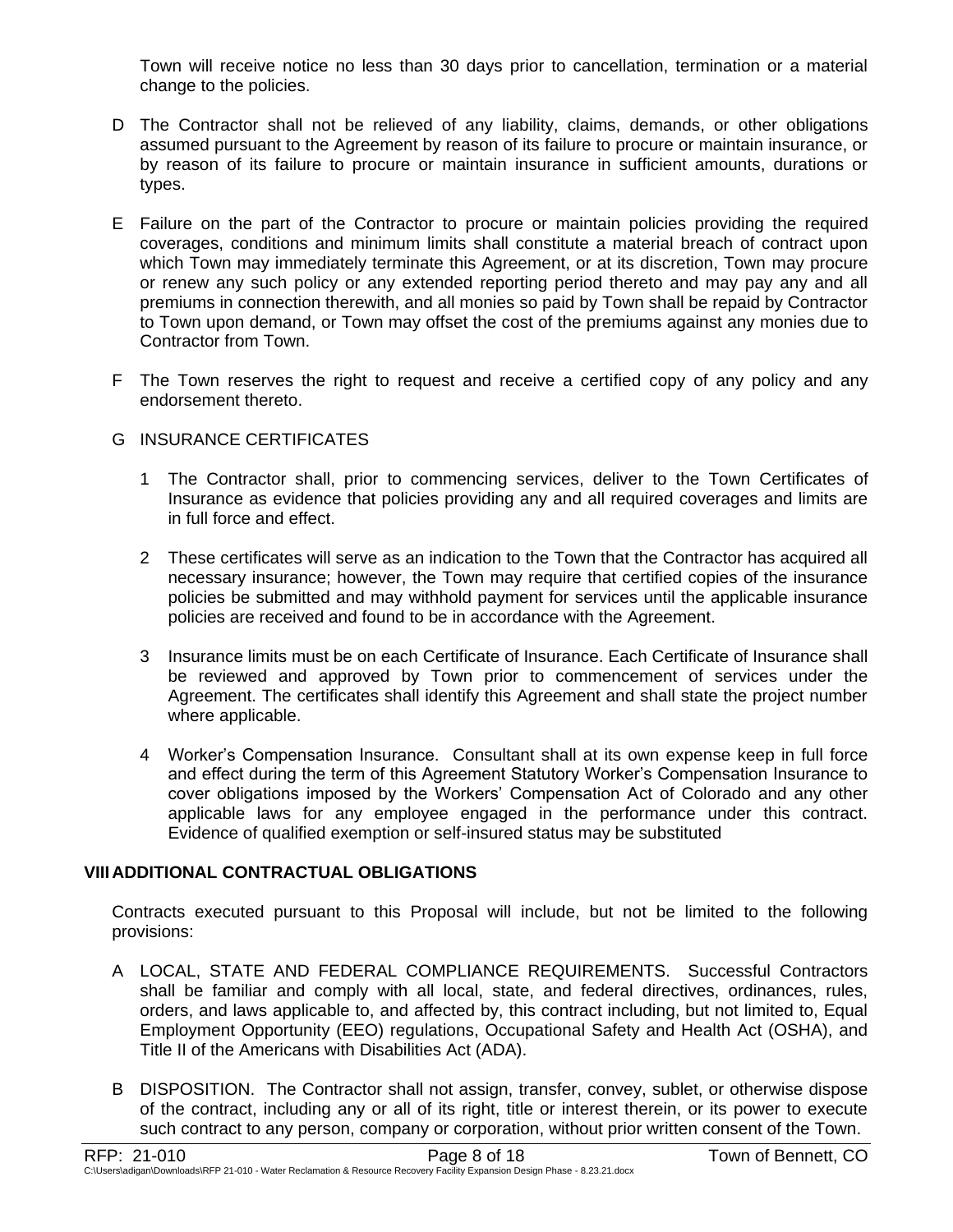- C EMPLOYEES. All employees of the Contractor shall be considered to be, at all times, employees of the Contractor, under its sole direction, and not an employee or agent of the Town. The Town may require the Contractor to remove an employee it deems careless, incompetent, insubordinate or otherwise objectionable, and whose continued employment on Town property is not in the best interest of the Town. In accordance with the Town's policy regarding the use of tobacco products, no employee of the Contractor shall be permitted to use tobacco products when performing work on Town property.
- D DELIVERY. Prices, quotes and deliveries are to be **FOB destination, freight prepaid**, and shall require inside delivery unless otherwise specified in the Solicitation's Special Terms and Conditions. Title and risk of loss shall pass to the Town upon inspection and acceptance by the Town at its designated point of delivery, unless otherwise specified in the Special Terms and Conditions. In the event that the Contractor defaults on its contract or the contract is terminated for cause due to performance, the Town reserves the right to re-procure the materials or services from the next lowest Contractor or from other sources during the remaining term of the terminated/defaulted contract. Under this arrangement, the Town shall charge the Contractor any difference between the Contractor's price and the price to be paid to the next lowest Contractor, as well as any costs associated with the re-solicitation effort
- E MATERIAL PRICED INCORRECTLY. As part of any award resulting from this process, Contractor(s) will discount all transactions as agreed. In the event the Town discovers, through its contract monitoring process or formal audit process, that material was priced incorrectly, Contractor(s) agree to promptly refund all overpayments and to pay all reasonable audit expenses incurred as a result of the non-compliance.
- F INDEMNIFICATION. Contracts executed pursuant to this Proposal will require the selected contractor to indemnify and hold harmless the Town, and its officers and its employees, from and against all liability, claims, and demands, on account of any injury, loss, or damage, which arise out of or are connected with the contractor's performance of the contract, if such injury, loss, or damage, or any portion thereof, is caused by, or claims to be caused by, the negligent act, omission, or other fault of the consultant or any subcontractor of the consultant, or any officer, employee, or agent of the consultant or any subcontractor, or any person for whom the consultant is responsible. The contract shall include provisions for the consultant to defend against such claims.
- G TERMINATION FOR CONVENIENCE. The Contract shall provide that the Town may cancel the contract upon thirty days written notice for reason other than cause. This may include the Town's inability to continue with the contract due to the elimination or reduction of funding.
- H BONDS. For any contract exceeding \$50,000, the Contractor shall furnish a performance bond, payment bond, and warranty bond in an amount determined by the Town, but in any event at least equal to the contract price, as security for the faithful performance and payment of all Contractor's obligations. The bonds will be required to remain in effect at least until one year after the date of final payment. All bonds shall be in forms acceptable to the Town and executed by such sureties licensed to conduct business in Colorado that are acceptable to the Town.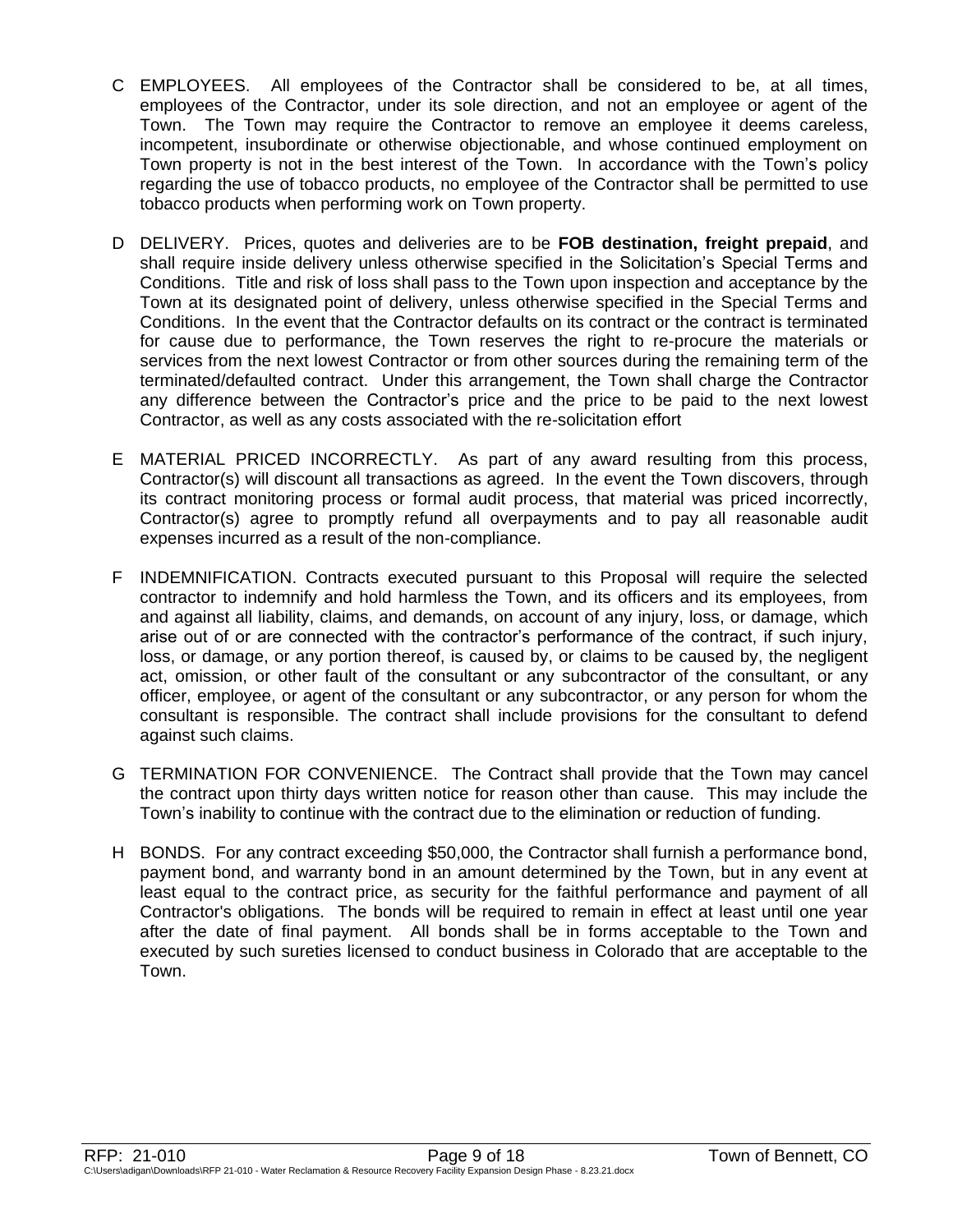

## **REQUEST FOR PROPOSALS**

## **SPECIAL TERMS AND CONDITIONS**

**SCHEDULE OF ACTIVITIES:** The following activities and dates are just a tentative outline of the process to be used to solicit Contractor responses and to evaluate each Proposal.

August 23, 2021 **Issue Request for Proposal** September 27, 2021 Proposal Submittal Deadline September 28, 2021 Bid Opening September 29, 2021 – September 30, 2021 **Interviews of Selected Firm(s)** October 4, 2021 **Notice of Intent to Award** October 12, 2021 **Board Presentation & Acceptance** October 13, 2021 **Award Contract** Contract Contract Contract Contract Contract Contract

**PURPOSE:** For the expansion of the Water Reclamation & Resource Recovery Facility Expansion.

**COMPETENCY OF CONTRACTORS - MINIMUM YEARS OF EXPERIENCE AND OPERATIONAL FACILITIES REQUIRED:** Pre-award inspection of the Contractor's facility may be made prior to award of contract. Responses will only be considered from Contractors which have been engaged in the business of performing services as described in this Solicitation for a minimum period of five (5) years prior to the date of this Solicitation The Contractors must be able to produce evidence that they have an established satisfactory record of performance for a reasonable period of time and have sufficient financial support, equipment and organization to ensure that they can satisfactorily execute the services if awarded a contract. The term 'equipment and organization' as used herein shall be construed to mean a fully equipped and well established company in line with the best business practices in the industry and as determined by the proper authorities of the Town. The Town reserves the right, before awarding the contract, to require a Contractor to submit such evidence of its qualifications as it may deem necessary, and may consider any evidence available to it (including, but not limited to, the financial, technical and other qualifications and abilities of the Contractor, including past performance and experience with the Town) in making the award in the best interests of the Town.

**QUALIFICATIONS OF CONTRACTOR:** The Town may make such investigations as deemed necessary to determine the ability of the Contractor to perform work, and the Contractor shall furnish all information and data for this purpose as the Town requests. Such information includes but not limited to: current/maximum bonding capabilities, current licensing information, audited financial statements, history of the firm on assessments of liquidated damages, contracts cancelled prior to completion and/or lawsuits and/or pending lawsuits against the firm and/or its principals. The Town reserves the right to reject any Proposal if the evidence submitted by, or investigation of, such Contractor fails to satisfy the Town that such Contractor is properly qualified to carry out the obligations of the contract and to complete the work contemplated therein. Conditional bids will not be accepted.

**NON-APPROPRIATION:** Pursuant to C.R.S. § 29-1-110, as amended, financial obligations of the Town after the current fiscal year are contingent upon funds for the purpose being appropriated, budgeted and otherwise available. Any contract entered with respect to this project will provide that it is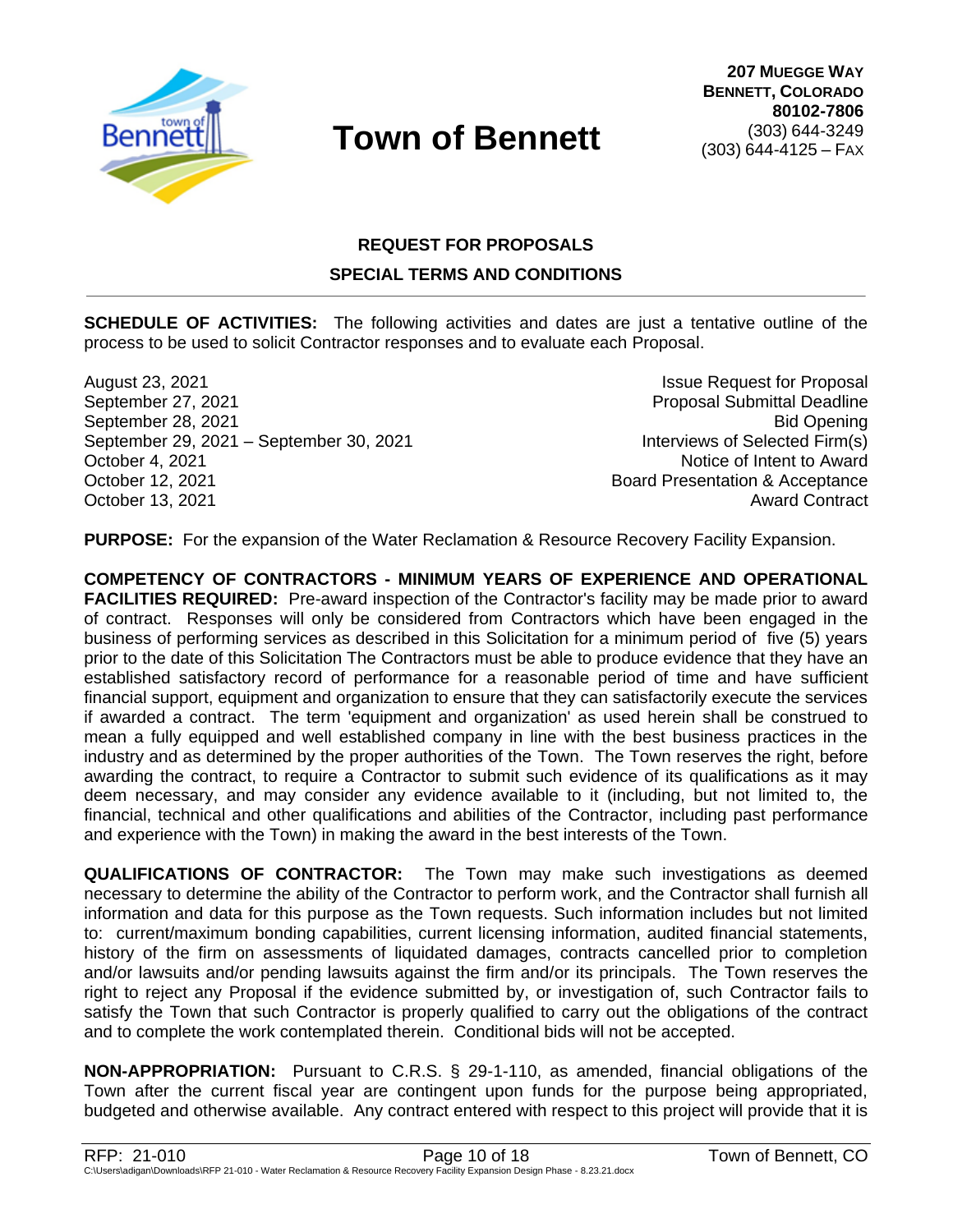automatically terminated on January 1<sup>st</sup> of the first fiscal year for which funds are not appropriated. The Town shall give the Contractor written notice of such non-appropriation.

**MATERIAL PRICED INCORRECTLY:** As part of any award resulting from this process, Contractor(s) will discount all transactions as agreed. In the event the Town discovers, through its contract monitoring process or formal audit process, that material was priced incorrectly, Contractor(s) agree to promptly refund all overpayments and to pay all reasonable audit expenses incurred as a result of the non-compliance.

**METHOD OF AWARD - SINGLE PRODUCT:** Award of this contract will be made to the lowest responsive, responsible Contractor whose Proposal will be most advantageous to the Town, subject to the Town's right to reject all Proposals. In addition to the bid amount, additional factors will be considered as an integral part of the bid evaluation process, including the following:

- The Contractor's ability, capacity and skill to perform within the specified time limits;
- The Contractor's experience, reputation, efficiency, judgment, and integrity;
- The quality, availability, and adaptability of the supplies or materials proposed;
- Contractor's past performance;
- Sufficiency of Contractor's financial resources to fulfill the contract;
- Contractor's ability to provide future maintenance and/or service;
- Other applicable factors as the Town determines necessary or appropriate in its discretion..

**EQUAL OPPORTUNITY:** The Town of Bennett intends and expects that the contracting processes of the Town and its Vendors provide equal opportunity without regard to gender, race, ethnicity, religion, age or disability and that its Vendors make available equal opportunities to the extent third parties are engaged to provide goods and services to the Town as subcontractors, vendors, or otherwise. Accordingly, the Vendor shall not discriminate on any of the foregoing grounds in the performance of the contract, and shall make available equal opportunities to the extent third parties are engaged to provide goods and services in connection with performance of the contract. **Joint ventures are encouraged.** The Vendor shall disseminate information regarding all subcontracting opportunities under this contract in a manner reasonably calculated to reach all qualified potential subcontractors who may be interested. The Vendor shall maintain records demonstrating its compliance with this article and shall make such records available to the Town upon the Town's request.

**ADDENDUMS:** Contractor is responsible for obtaining and acknowledging all subsequent addendums. Failure to submit subsequent addendum(s) shall deem the Contractor non-responsive.

**COSTS INCURRED BY PROPOSER:** Costs for developing a response to the Proposal, interviews, and contract negotiations are entirely the obligation of the Contractor and shall not be charged in any manner to the Town.

**REQUEST FOR CLARIFICATIONS.** The Town reserves the right to require clarification or further information with respect to any Proposal received, and to determine the final terms of any contract for services.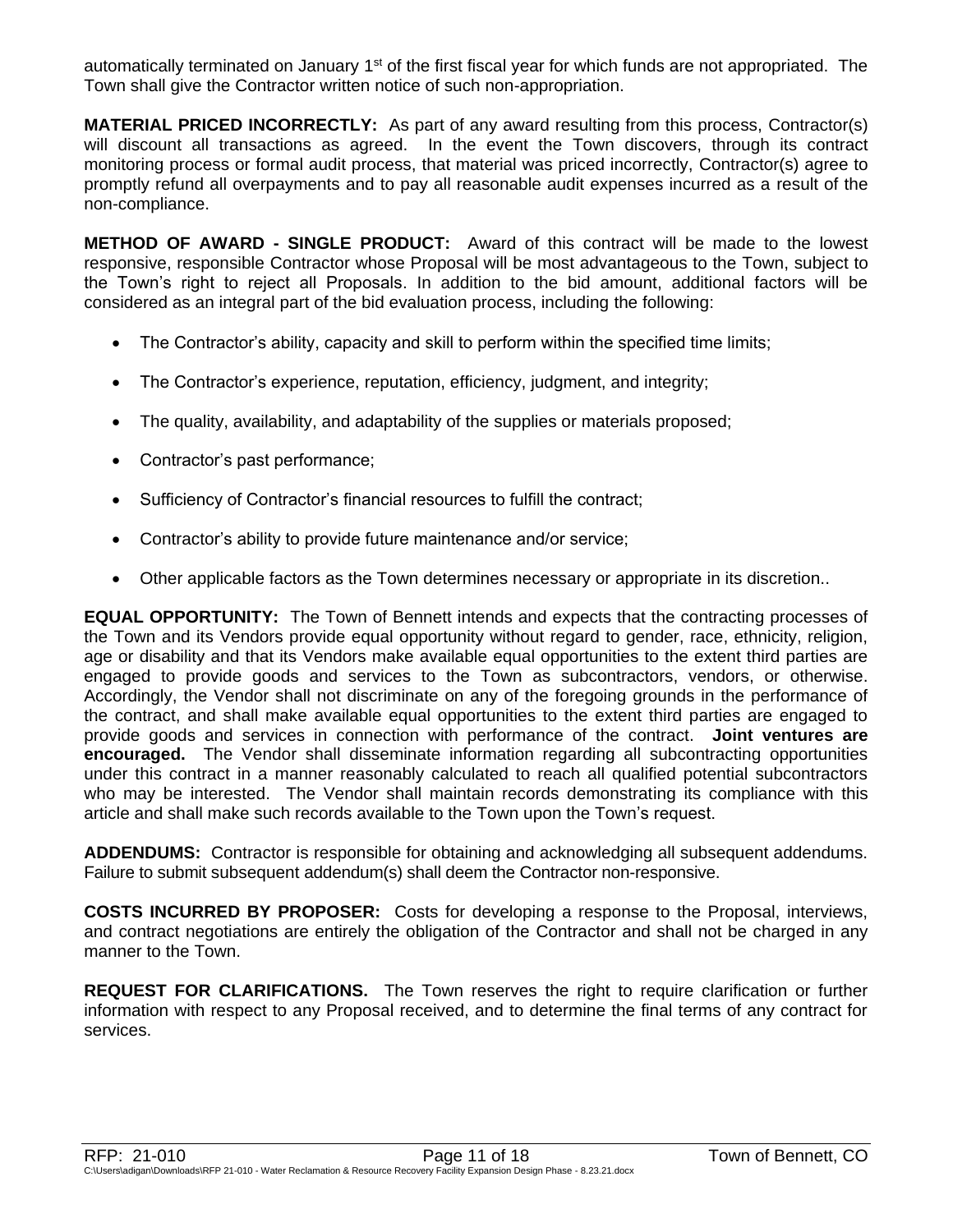

## **REQUEST FOR PROPOSALS SPECIFICATIONS**

## **I SCOPE OF WORK**

The intent of this solicitation is to find interested in firms for the designing and engineering the Water Reclamation & Resource Recovery Plant Expansion. The Town's current facility is a .4MGD SBR Treatment Facility that was built and finished in 2018. For myriad reasons, the town needs to expand this plant.

We would like firms interested in completing this work with the town to be willing to partner with us, and provide the town different treatment technology options, and help form a basis by which we will proceed with design. The size of this plant after expansion should be 1.2MGD in order to accommodate current growth and future growth projections for the town.

The scope will include, but will not be limited to:

## **1. Project Management**

- Project Meetings and Workshops as required. Minimum 15ea. 60min Meetings.
- Facility Tours (to evaluate expansion technology/equipment options) The Town expects all firms to provide the core project team with tours of existing facilities to familiarize the Town with newer technologies and potential options for this expansion.
- QA/QC
- Board Meeting Presentations There will be a series of board meetings to accomplish this project, and your firm's presence will be required. Please plan for at least 3 board meetings with full presentations and discussion required.
- Project Status Updates, Monthly, with invoices
- Team Management and Project Coordination, including CMAR solicitation services

## **2. Planning, Basis of Design, Project Funding Assistance**

 WWTF Service Area Growth Projections – The Town will expect all firms to be willing to participate in planning and projection meetings, to ensure that the new plant will properly accommodate anticipated growth.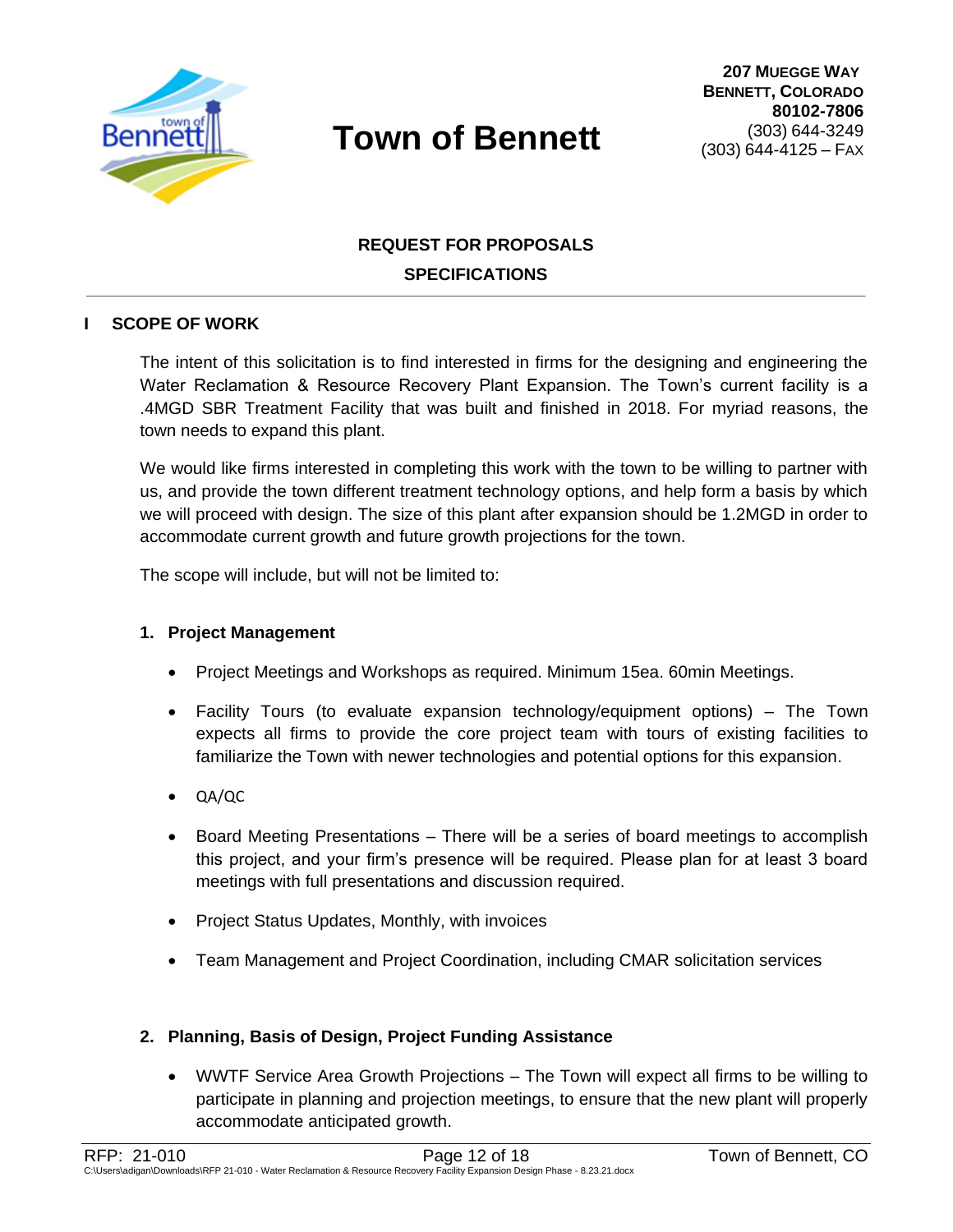- Recommended Facility Hydraulic and Organic Capacity
- Influent Characterization (flow and loads)
- Preliminary Effluent Limits/ Treatment Objectives The Town is actively pursuing reclaimed water and this will be a large portion of this project. All firms must be familiar with reclaimed water usage and assist the Town in selecting best options for future reclaimed water goals.
- Planning Period Recommendation and Project Phasing Recommendations.

## **3. Preliminary Engineering and 30% Design Documents**

- Site Survey and Geotechnical Engineering.
- Existing Facility Capacity and Condition Evaluation, including electrical and SCADA. The Town also expects all firms to familiarize themselves with our existing technologies prior to submitting their proposal. If your firm would like to schedule a meeting time with Town Staff to examine what is here, please reach out to BOTH of the following and coordinate a time:
	- o Daymon Johnson Director of Capital Projects [djohnson@bennett.co.us](mailto:djohnson@bennett.co.us)
	- o Ricky Martinez Utilities Supervisor martinez@bennett.co.us
- Preliminary Engineering Report, with Expansion Alternatives Evaluation for each required unit process, and Description of the Recommended Project.
- 30% Opinion and model of Probable Construction Costs.
- Project Implementation Plan.
- CMAR Solicitation and Selection Consulting.

## **4. CDPHE Site Approval For Expansion.**

- Prepare and Submit Application per Regulation 22 requirements.
- Process Design Report (PDR) & 60% Design Drawings.
- Prepare and Submit per CDPHE requirements, Policy WPC-DR-1.
- Construction Plans & Specifications (Final Design).
- Prepare Submittal per CDPHE requirements, Policy WPC-DR-1.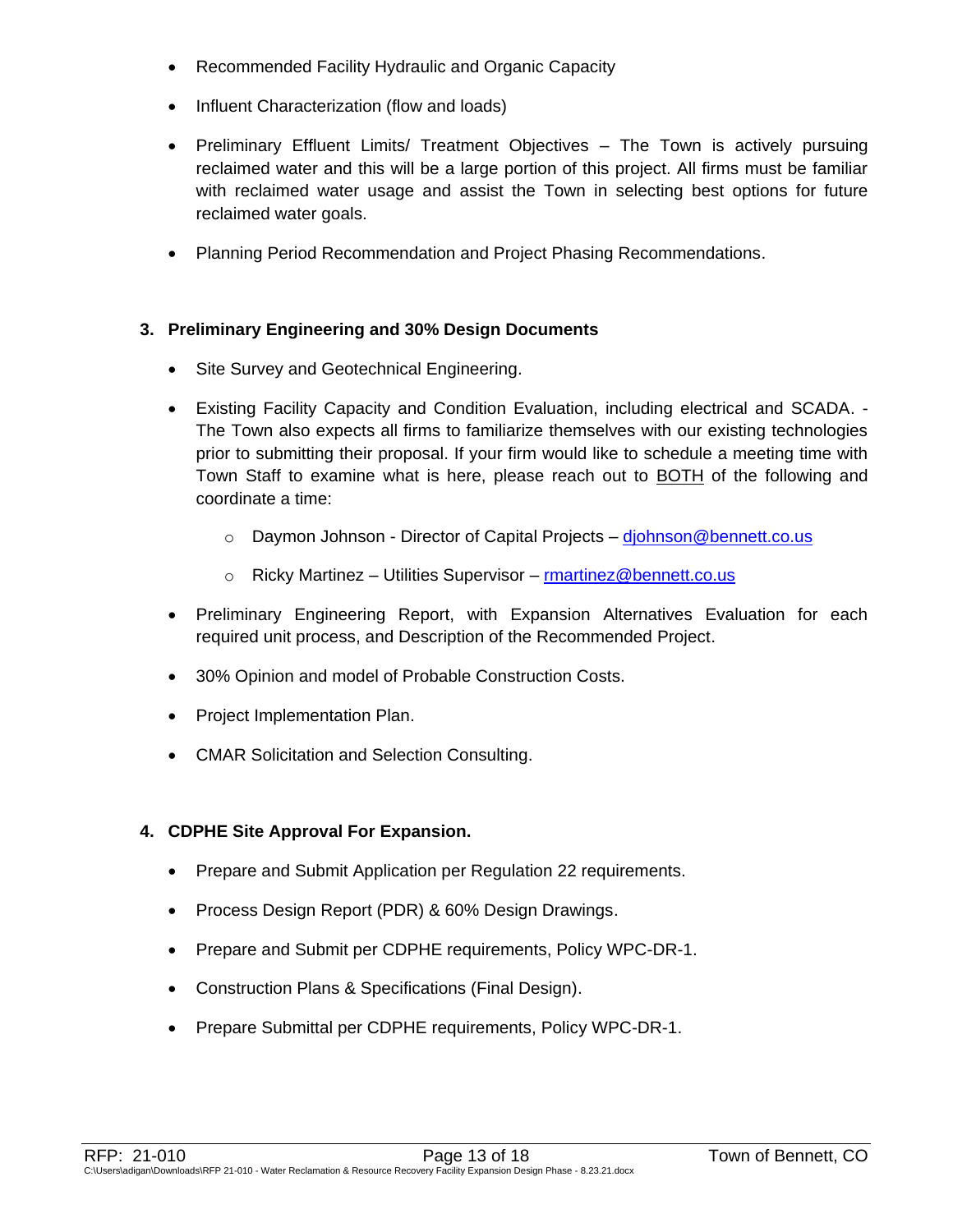## **7. Construction Engineering (Future Task, Scope and Fee TBD)**

Bidding phase services to include bid analysis, and recommendation.

## **II PROPOSAL CONTENT**

- Interest firms should provide at least the following information:
	- $\circ$  Contact information Including location, names of the principals, officers and directors of the firm.
	- o A statement of the availability of the firm to undertake the project.
	- o A timeline detailing the time frame for completion of this project.
	- o Resumes, organizational chart, specific roles and responsibility commitments, and general percent of time allocation for individuals working on this project.
	- o List of member of the project team detailing roles in the project.
	- o Description of your approach to providing the proposed services, to give the Town the opportunity to understand your process and product.
	- o Fee schedule tied to the scope of work; itemized.
	- o A GMP contractual amount.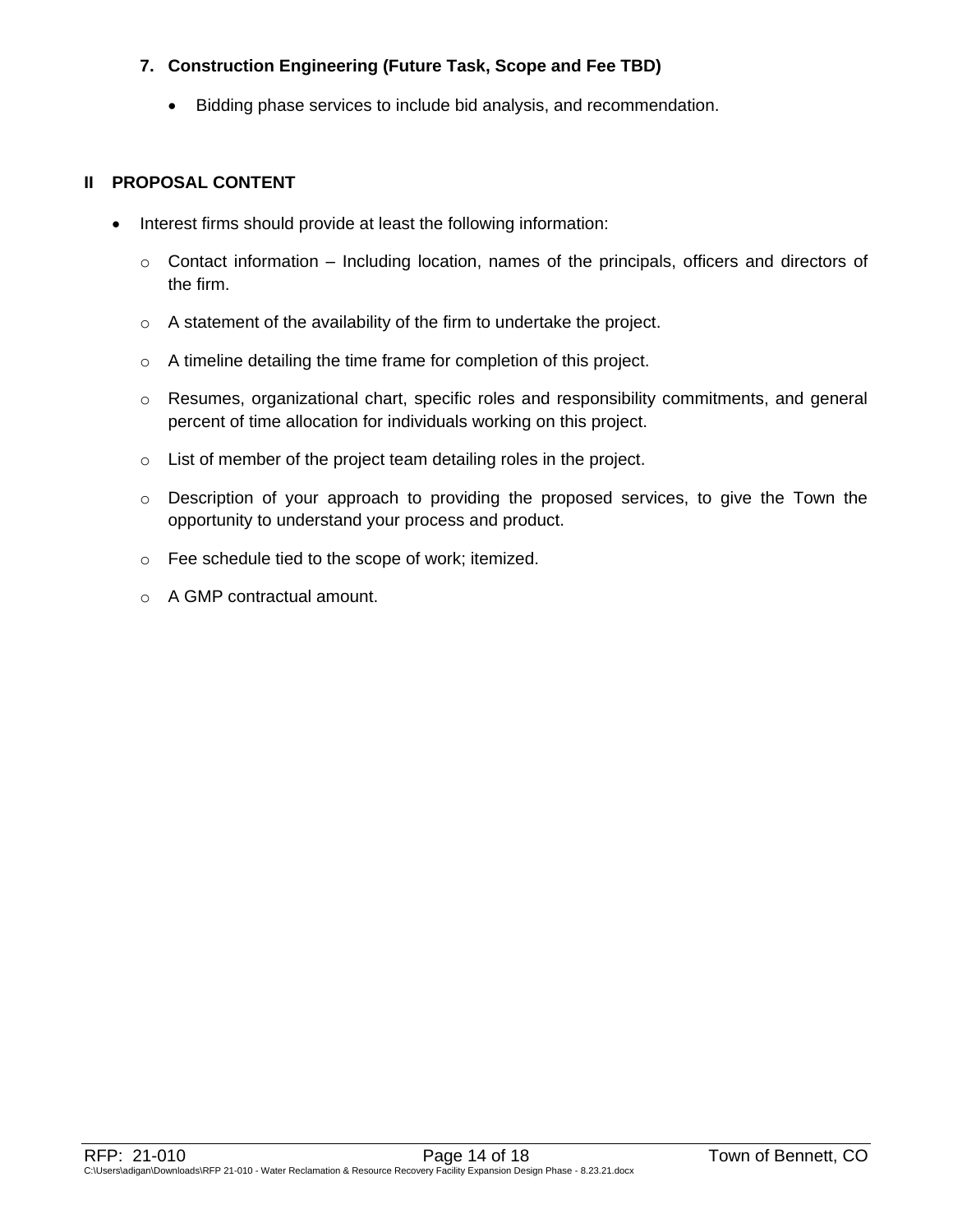

## **REQUEST FOR PROPOSALS**

## **PRICING FORM**

## **I PRICING (FOR EACH PARTICIPANT)**

| <b>ITEM</b>             | <b>QTY</b> | <b>UNIT</b> | <b>DESCRIPTION</b> | <b>UNIT</b><br><b>PRICE</b> | <b>EXTENDED</b><br><b>PRICE</b> |
|-------------------------|------------|-------------|--------------------|-----------------------------|---------------------------------|
| 1                       |            |             |                    |                             | \$0.00                          |
| $\mathbf{2}$            |            |             |                    |                             |                                 |
| $\mathbf{3}$            |            |             |                    |                             | \$0.00                          |
| $\overline{\mathbf{4}}$ |            |             |                    |                             | \$0.00                          |
|                         |            |             |                    |                             | \$0.00                          |
| 5                       |            |             |                    |                             | \$0.00                          |
| $6\phantom{1}6$         |            |             |                    |                             | \$0.00                          |
| $\overline{7}$          |            |             |                    |                             |                                 |
| ${\bf 8}$               |            |             |                    |                             | \$0.00                          |
| 9                       |            |             |                    |                             | \$0.00                          |
|                         |            |             |                    |                             | \$0.00                          |
| 10                      |            |             |                    |                             | \$0.00                          |
|                         |            |             |                    |                             |                                 |
|                         |            |             | <b>Total</b>       |                             | \$0.00                          |

Not to Exceed Total: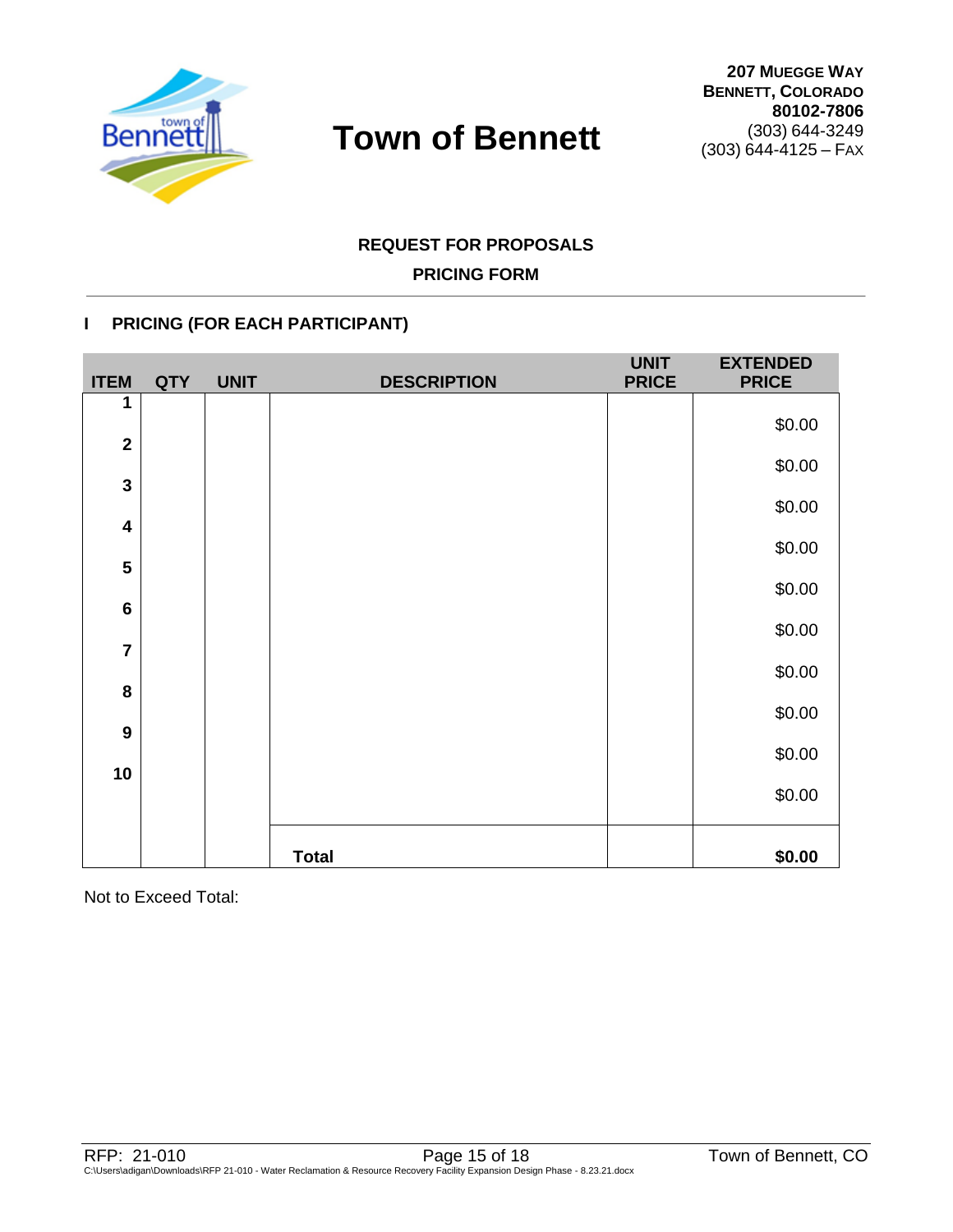

## **REQUEST FOR PROPOSALS SUBMISSION FORM**

**SUBMISSION:** It is imperative, when submitting a bid/proposal, that you address the envelope as follows:

Town of Bennett ATTN: Purchasing 207 Muegge Way Bennett, CO 80102

| Attn:                                                                                      | Daymon K. Johnson<br>Director of Capital Projects<br>RFP: 21-010                    |            |     |
|--------------------------------------------------------------------------------------------|-------------------------------------------------------------------------------------|------------|-----|
| Does your proposal comply with all the terms<br>and conditions? If no, indicate exceptions |                                                                                     | <b>YES</b> | NO. |
|                                                                                            | Does your proposal meet or exceed all<br>specifications? If no, indicate exceptions | <b>YES</b> | NO. |
|                                                                                            | State percentage of prompt payment discount, if offered                             |            | %   |
|                                                                                            | State total bid price (include all items bid)                                       |            |     |
|                                                                                            | State total bid price with discount                                                 |            |     |

**The Town of Bennett must have on file a completed W-9 prior to doing business with Contractors. Please submit the attached form with your Proposal.**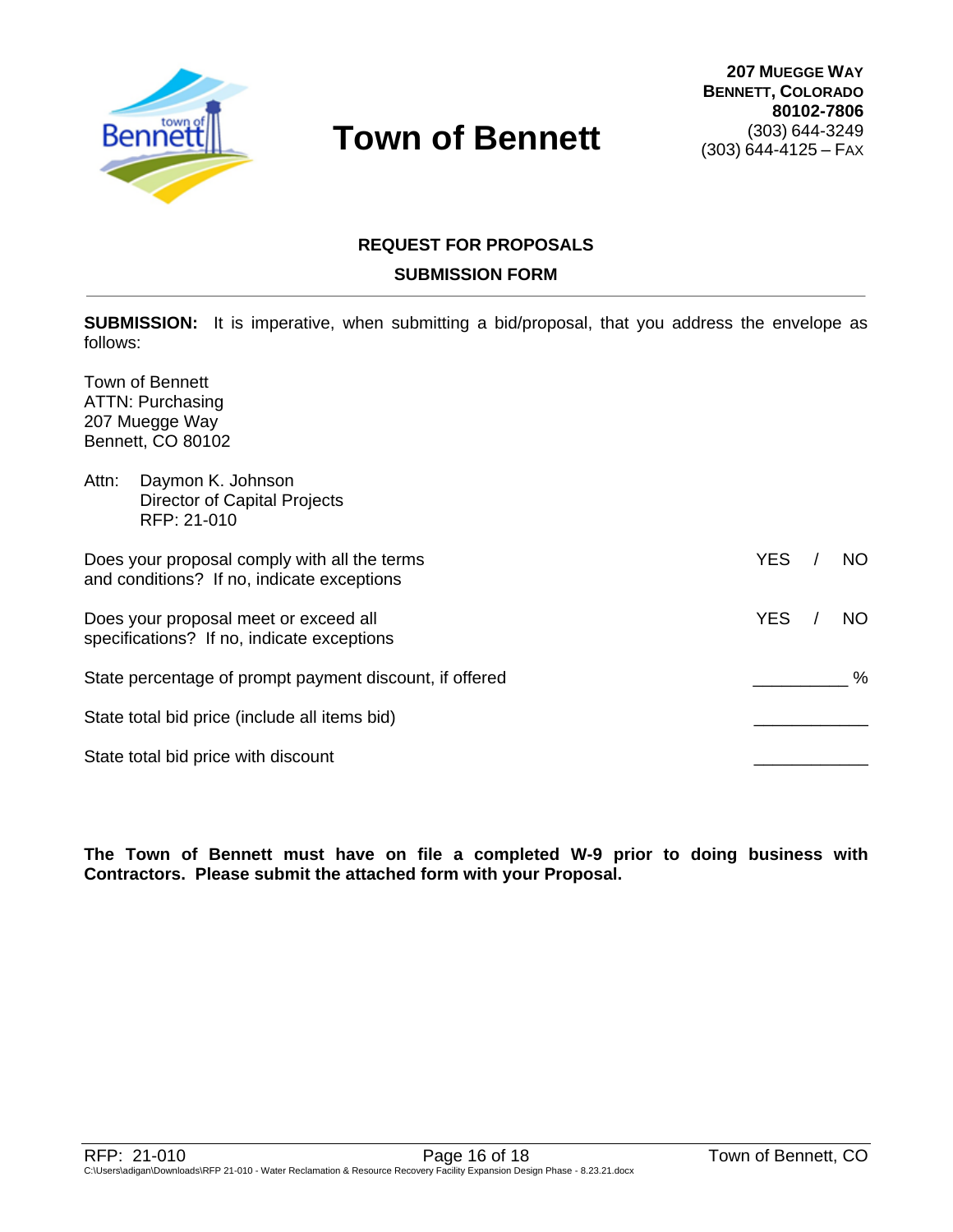

**REQUEST FOR PROPOSALS**

## **SUBSTITUTE FORM W-9** Vendor# **REQUEST FOR TAXPAYER IDENTIFICATION NUMBER AND CERTIFICATION (A copy of the W-9 instructions is available upon request)**

#### **1 NAME OF FIRM:**

NAME (Legal Name)

BUSINESS NAME (If different from above e.g. DBA)

**2 ADDRESS WHERE NOTIFICATIONS, PURCHASE ORDERS ETC. SHOULD BE MAILED** (if different from above):

NAME (As it appears on invoice)

ADDRESS

CITY, STATE, ZIP

#### **3. PAY TO OR REMITTANCE INFORMATION**

(If more than one remit to address, please attach on additional page.)

STREET ADDRESS

CITY, STATE, ZIP

The Internal Revenue Service requires that you submit a Taxpayer Identification Number to comply with this regulation, please fill in the required information on this form, sign and return it to:

> By fax (303) 644-4125 By mail Town of Bennett ATTN: Danette Ruvalcaba 207 Muegge Way Bennett, CO 80102